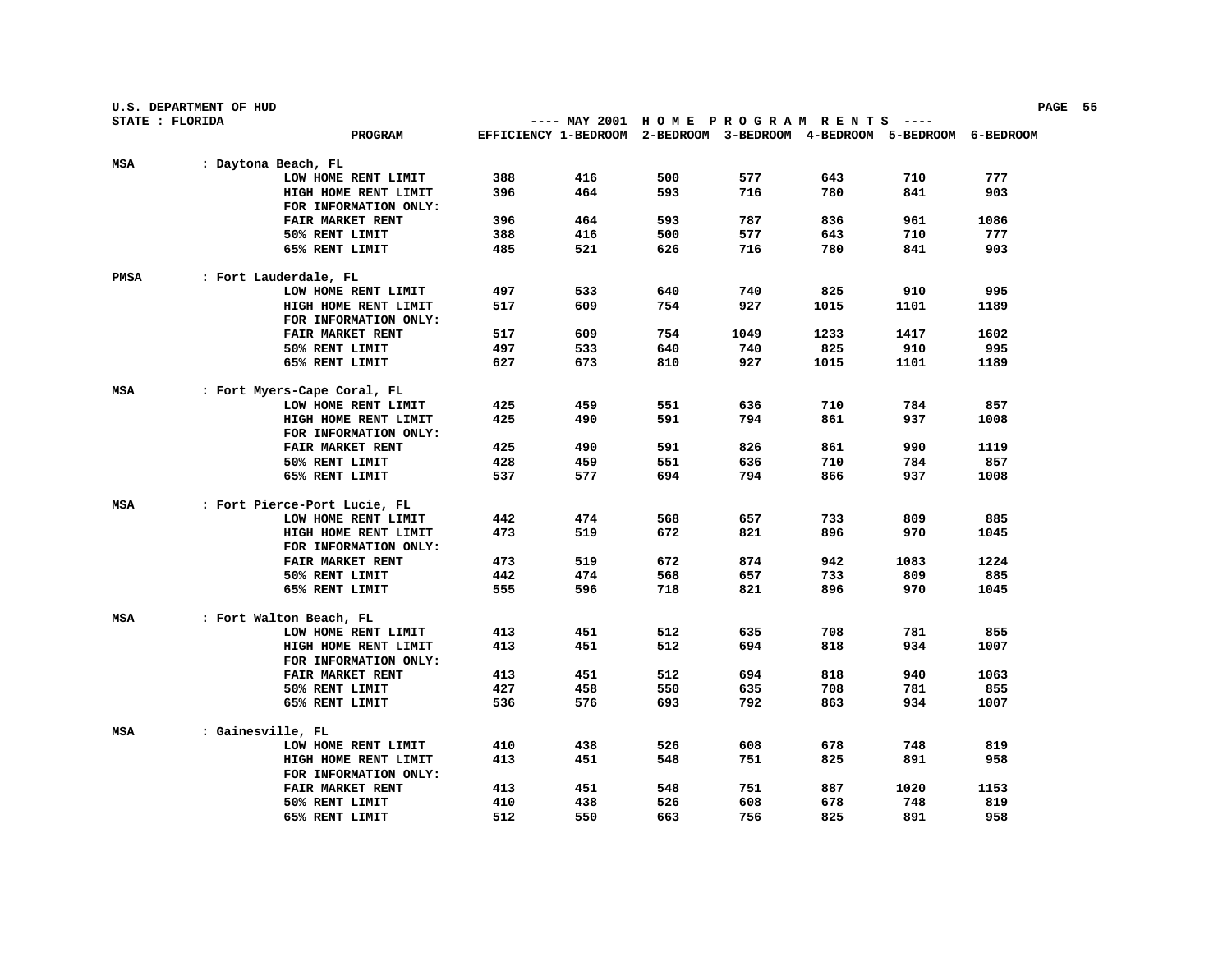|      | U.S. DEPARTMENT OF HUD |                                                            |     |                                                                        |     |      |      |      |      | PAGE 56 |  |
|------|------------------------|------------------------------------------------------------|-----|------------------------------------------------------------------------|-----|------|------|------|------|---------|--|
|      | STATE : FLORIDA        |                                                            |     | ---- MAY 2001 HOME PROGRAM RENTS ----                                  |     |      |      |      |      |         |  |
|      |                        | <b>PROGRAM</b>                                             |     | EFFICIENCY 1-BEDROOM 2-BEDROOM 3-BEDROOM 4-BEDROOM 5-BEDROOM 6-BEDROOM |     |      |      |      |      |         |  |
| MSA  | : Jacksonville, FL     |                                                            |     |                                                                        |     |      |      |      |      |         |  |
|      |                        | LOW HOME RENT LIMIT                                        | 473 | 511                                                                    | 613 | 708  | 790  | 871  | 953  |         |  |
|      |                        | HIGH HOME RENT LIMIT                                       | 473 | 530                                                                    | 638 | 843  | 938  | 1051 | 1133 |         |  |
|      |                        | FOR INFORMATION ONLY:                                      |     |                                                                        |     |      |      |      |      |         |  |
|      |                        | FAIR MARKET RENT                                           | 473 | 530                                                                    | 638 | 843  | 938  | 1078 | 1219 |         |  |
|      |                        | 50% RENT LIMIT                                             | 477 | 511                                                                    | 613 | 708  | 790  | 871  | 953  |         |  |
|      |                        | 65% RENT LIMIT                                             | 600 | 644                                                                    | 775 | 886  | 970  | 1051 | 1133 |         |  |
|      |                        |                                                            |     |                                                                        |     |      |      |      |      |         |  |
| MSA  |                        | : Lakeland-Winter Haven, FL                                |     |                                                                        |     |      |      |      |      |         |  |
|      |                        | LOW HOME RENT LIMIT                                        | 393 | 421                                                                    | 490 | 585  | 652  | 720  | 787  |         |  |
|      |                        | HIGH HOME RENT LIMIT                                       | 396 | 433                                                                    | 490 | 607  | 663  | 762  | 861  |         |  |
|      |                        | FOR INFORMATION ONLY:                                      |     |                                                                        |     |      |      |      |      |         |  |
|      |                        | FAIR MARKET RENT                                           | 396 | 433                                                                    | 490 | 607  | 663  | 762  | 861  |         |  |
|      |                        | 50% RENT LIMIT                                             | 393 | 421                                                                    | 506 | 585  | 652  | 720  | 787  |         |  |
|      |                        | 65% RENT LIMIT                                             | 491 | 528                                                                    | 635 | 726  | 791  | 853  | 917  |         |  |
|      |                        |                                                            |     |                                                                        |     |      |      |      |      |         |  |
| MSA  |                        | : Melbourne-Titusville-Palm Bay, FL<br>LOW HOME RENT LIMIT | 396 | 463                                                                    | 576 | 665  | 742  | 819  | 896  |         |  |
|      |                        | HIGH HOME RENT LIMIT                                       | 396 | 463                                                                    | 579 | 775  | 903  | 983  | 1059 |         |  |
|      |                        | FOR INFORMATION ONLY:                                      |     |                                                                        |     |      |      |      |      |         |  |
|      |                        | <b>FAIR MARKET RENT</b>                                    | 396 | 463                                                                    | 579 | 775  | 903  | 1038 | 1173 |         |  |
|      |                        | 50% RENT LIMIT                                             | 447 | 480                                                                    | 576 | 665  | 742  | 819  | 896  |         |  |
|      |                        | 65% RENT LIMIT                                             | 562 | 603                                                                    | 726 | 831  | 907  | 983  | 1059 |         |  |
|      |                        |                                                            |     |                                                                        |     |      |      |      |      |         |  |
| PMSA | : Miami, FL            |                                                            |     |                                                                        |     |      |      |      |      |         |  |
|      |                        | LOW HOME RENT LIMIT                                        | 398 | 427                                                                    | 512 | 592  | 661  | 729  | 798  |         |  |
|      |                        | HIGH HOME RENT LIMIT                                       | 490 | 535                                                                    | 645 | 736  | 802  | 866  | 931  |         |  |
|      |                        | FOR INFORMATION ONLY:                                      |     |                                                                        |     |      |      |      |      |         |  |
|      |                        | FAIR MARKET RENT                                           | 490 | 616                                                                    | 768 | 1054 | 1222 | 1405 | 1588 |         |  |
|      |                        | 50% RENT LIMIT                                             | 398 | 427                                                                    | 512 | 592  | 661  | 729  | 798  |         |  |
|      |                        | 65% RENT LIMIT                                             | 498 | 535                                                                    | 645 | 736  | 802  | 866  | 931  |         |  |
| MSA  | : Naples, FL           |                                                            |     |                                                                        |     |      |      |      |      |         |  |
|      |                        | LOW HOME RENT LIMIT                                        | 441 | 609                                                                    | 731 | 845  | 942  | 1040 | 1137 |         |  |
|      |                        | HIGH HOME RENT LIMIT                                       | 441 | 622                                                                    | 749 | 1041 | 1160 | 1269 | 1372 |         |  |
|      |                        | FOR INFORMATION ONLY:                                      |     |                                                                        |     |      |      |      |      |         |  |
|      |                        | FAIR MARKET RENT                                           | 441 | 622                                                                    | 749 | 1041 | 1160 | 1334 | 1507 |         |  |
|      |                        | 50% RENT LIMIT                                             | 568 | 609                                                                    | 731 | 845  | 942  | 1040 | 1137 |         |  |
|      |                        | 65% RENT LIMIT                                             | 718 | 771                                                                    | 928 | 1064 | 1167 | 1269 | 1372 |         |  |
|      |                        |                                                            |     |                                                                        |     |      |      |      |      |         |  |
| MSA  | : Ocala, FL            |                                                            |     |                                                                        |     |      |      |      |      |         |  |
|      |                        | LOW HOME RENT LIMIT                                        | 350 | 375                                                                    | 450 | 520  | 580  | 640  | 700  |         |  |
|      |                        | HIGH HOME RENT LIMIT                                       | 413 | 451                                                                    | 512 | 642  | 696  | 749  | 804  |         |  |
|      |                        | FOR INFORMATION ONLY:                                      |     |                                                                        |     |      |      |      |      |         |  |
|      |                        | FAIR MARKET RENT                                           | 413 | 451                                                                    | 512 | 672  | 788  | 906  | 1024 |         |  |
|      |                        | 50% RENT LIMIT                                             | 350 | 375                                                                    | 450 | 520  | 580  | 640  | 700  |         |  |
|      |                        | 65% RENT LIMIT                                             | 435 | 467                                                                    | 563 | 642  | 696  | 749  | 804  |         |  |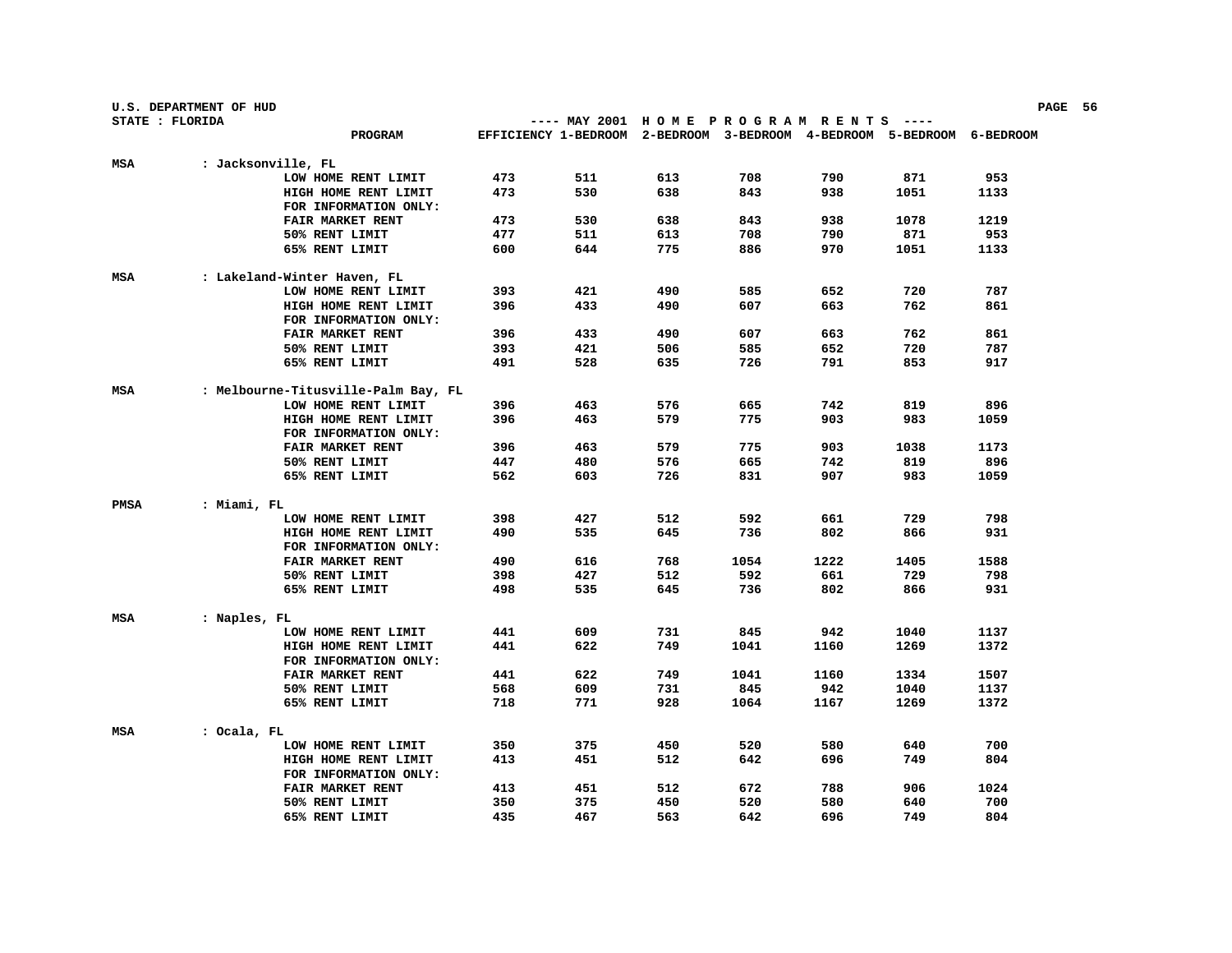|                 | U.S. DEPARTMENT OF HUD |                                  |     |                                                                        |            |            |            |             |             | PAGE 57 |  |
|-----------------|------------------------|----------------------------------|-----|------------------------------------------------------------------------|------------|------------|------------|-------------|-------------|---------|--|
| STATE : FLORIDA |                        |                                  |     | ---- MAY 2001 HOME PROGRAM RENTS ----                                  |            |            |            |             |             |         |  |
|                 |                        | PROGRAM                          |     | EFFICIENCY 1-BEDROOM 2-BEDROOM 3-BEDROOM 4-BEDROOM 5-BEDROOM 6-BEDROOM |            |            |            |             |             |         |  |
| MSA             | : Orlando, FL          |                                  |     |                                                                        |            |            |            |             |             |         |  |
|                 |                        | LOW HOME RENT LIMIT              | 455 | 487                                                                    | 585        | 676        | 753        | 831         | 910         |         |  |
|                 |                        | HIGH HOME RENT LIMIT             | 513 | 582                                                                    | 694        | 844        | 922        | 999         | 1077        |         |  |
|                 |                        | FOR INFORMATION ONLY:            |     |                                                                        |            |            |            |             |             |         |  |
|                 |                        | FAIR MARKET RENT                 | 513 | 582                                                                    | 694        | 911        | 1112       | 1278        | 1445        |         |  |
|                 |                        | 50% RENT LIMIT                   | 455 | 487                                                                    | 585        | 676        | 753        | 831         | 910         |         |  |
|                 |                        | 65% RENT LIMIT                   | 571 | 613                                                                    | 738        | 844        | 922        | 999         | 1077        |         |  |
|                 |                        |                                  |     |                                                                        |            |            |            |             |             |         |  |
| MSA             | : Panama City, FL      |                                  |     |                                                                        |            |            |            |             |             |         |  |
|                 |                        | LOW HOME RENT LIMIT              | 392 | 420                                                                    | 503        | 582        | 650        | 716         | 784         |         |  |
|                 |                        | HIGH HOME RENT LIMIT             | 413 | 451                                                                    | 512        | 653        | 700        | 805         | 909         |         |  |
|                 |                        | FOR INFORMATION ONLY:            |     |                                                                        |            |            |            |             |             |         |  |
|                 |                        | <b>FAIR MARKET RENT</b>          | 413 | 451                                                                    | 512        | 653        | 700        | 805         | 909         |         |  |
|                 |                        | 50% RENT LIMIT                   | 392 | 420                                                                    | 503        | 582        | 650        | 716         | 784         |         |  |
|                 |                        | 65% RENT LIMIT                   | 490 | 526                                                                    | 633        | 722        | 787        | 849         | 912         |         |  |
| MSA             | : Pensacola, FL        |                                  |     |                                                                        |            |            |            |             |             |         |  |
|                 |                        | LOW HOME RENT LIMIT              | 386 | 413                                                                    | 496        | 573        | 640        | 705         | 771         |         |  |
|                 |                        | HIGH HOME RENT LIMIT             | 413 | 451                                                                    | 512        | 684        | 773        | 835         | 896         |         |  |
|                 |                        | FOR INFORMATION ONLY:            |     |                                                                        |            |            |            |             |             |         |  |
|                 |                        | <b>FAIR MARKET RENT</b>          | 413 | 451                                                                    | 512        | 684        | 806        | 926         | 1047        |         |  |
|                 |                        | 50% RENT LIMIT                   | 386 | 413                                                                    | 496        | 573        | 640        | 705         | 771         |         |  |
|                 |                        | 65% RENT LIMIT                   | 481 | 517                                                                    | 623        | 711        | 773        | 835         | 896         |         |  |
|                 |                        |                                  |     |                                                                        |            |            |            |             |             |         |  |
| MSA             | : Punta Gorda, FL      |                                  |     |                                                                        |            |            |            |             |             |         |  |
|                 |                        | LOW HOME RENT LIMIT              | 383 | 410                                                                    | 492        | 569        | 635        | 700         | 766         |         |  |
|                 |                        | HIGH HOME RENT LIMIT             | 413 | 474                                                                    | 618        | 706        | 767        | 829         | 889         |         |  |
|                 |                        | FOR INFORMATION ONLY:            |     |                                                                        |            |            |            |             |             |         |  |
|                 |                        | FAIR MARKET RENT                 | 413 | 474                                                                    | 631        | 875        | 1032       | 1186        | 1341        |         |  |
|                 |                        | 50% RENT LIMIT                   | 383 | 410                                                                    | 492        | 569        | 635        | 700         | 766         |         |  |
|                 |                        | 65% RENT LIMIT                   | 478 | 514                                                                    | 618        | 706        | 767        | 829         | 889         |         |  |
| MSA             |                        | : Sarasota-Bradenton, FL         |     |                                                                        |            |            |            |             |             |         |  |
|                 |                        | LOW HOME RENT LIMIT              | 414 | 473                                                                    | 568        | 656        | 732        | 808         | 883         |         |  |
|                 |                        | HIGH HOME RENT LIMIT             | 414 | 526                                                                    | 669        | 819        | 895        | 968         | 1042        |         |  |
|                 |                        | FOR INFORMATION ONLY:            |     |                                                                        |            |            |            |             |             |         |  |
|                 |                        | FAIR MARKET RENT                 | 414 | 526                                                                    | 669        | 860        | 936        | 1076        | 1216        |         |  |
|                 |                        | 50% RENT LIMIT                   | 442 | 473                                                                    | 568        | 656        | 732        | 808         | 883         |         |  |
|                 |                        | 65% RENT LIMIT                   | 555 | 595                                                                    | 716        | 819        | 895        | 968         | 1042        |         |  |
|                 |                        |                                  |     |                                                                        |            |            |            |             |             |         |  |
| MSA             | : Tallahassee, FL      |                                  |     |                                                                        |            |            |            |             |             |         |  |
|                 |                        | LOW HOME RENT LIMIT              | 422 | 468                                                                    | 616        | 713        | 796        | 878         | 960         |         |  |
|                 |                        | HIGH HOME RENT LIMIT             | 422 | 468                                                                    | 616        | 805        | 970        | 1059        | 1143        |         |  |
|                 |                        | FOR INFORMATION ONLY:            | 422 |                                                                        |            |            |            |             |             |         |  |
|                 |                        | FAIR MARKET RENT                 | 480 | 468<br>514                                                             | 616<br>617 | 805<br>713 | 970<br>796 | 1115<br>878 | 1260<br>960 |         |  |
|                 |                        | 50% RENT LIMIT<br>65% RENT LIMIT | 605 | 649                                                                    | 780        | 894        | 977        | 1059        | 1143        |         |  |
|                 |                        |                                  |     |                                                                        |            |            |            |             |             |         |  |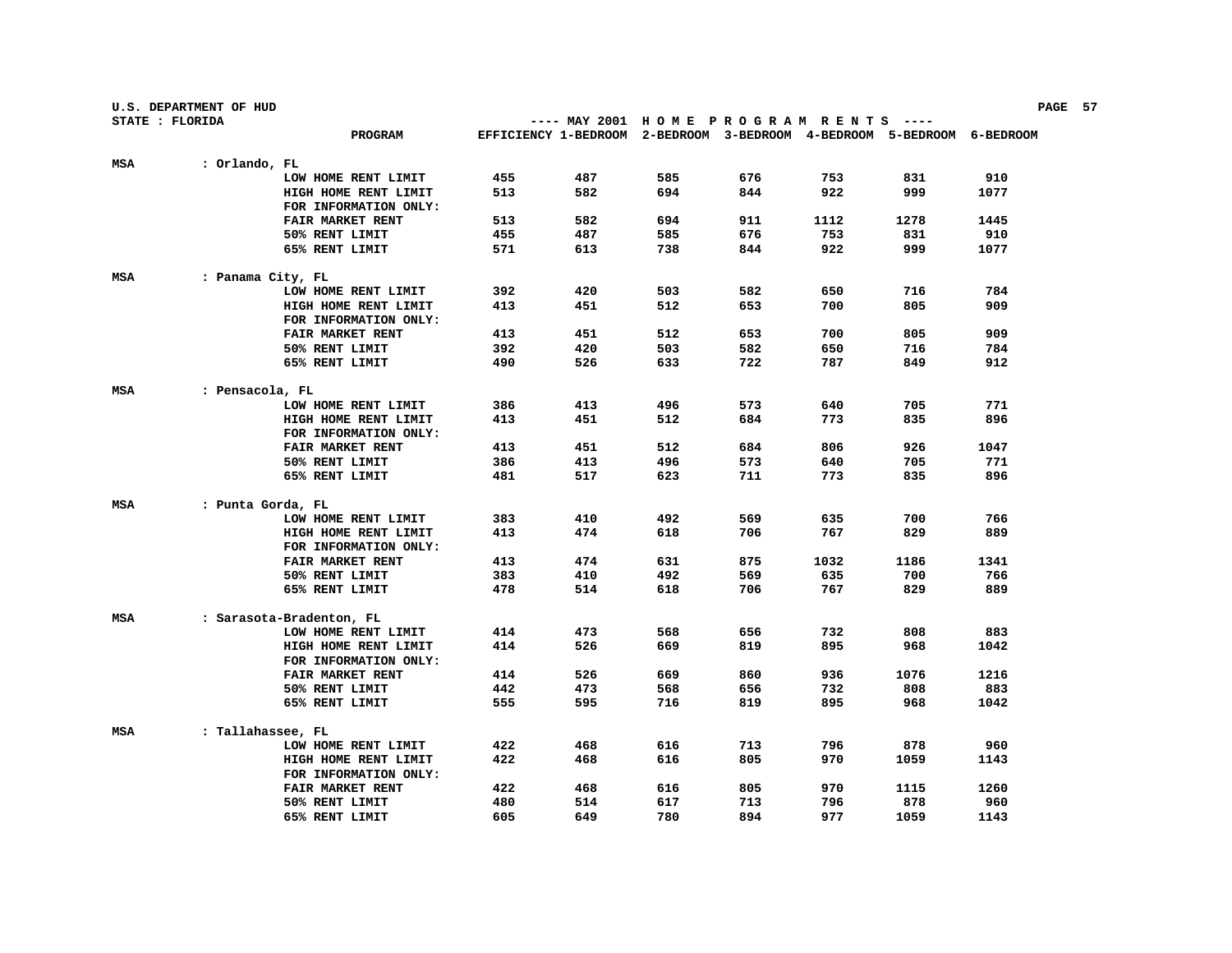|                 | U.S. DEPARTMENT OF HUD |                                       |     |                                                                        |     |      |      |       |      | PAGE 58 |  |
|-----------------|------------------------|---------------------------------------|-----|------------------------------------------------------------------------|-----|------|------|-------|------|---------|--|
| STATE : FLORIDA |                        |                                       |     | ---- MAY 2001 HOME PROGRAM RENTS                                       |     |      |      | ----- |      |         |  |
|                 |                        | PROGRAM                               |     | EFFICIENCY 1-BEDROOM 2-BEDROOM 3-BEDROOM 4-BEDROOM 5-BEDROOM 6-BEDROOM |     |      |      |       |      |         |  |
| MSA             |                        | : Tampa-St. Petersburg-Clearwater, FL |     |                                                                        |     |      |      |       |      |         |  |
|                 |                        | LOW HOME RENT LIMIT                   | 417 | 447                                                                    | 536 | 620  | 691  | 763   | 834  |         |  |
|                 |                        | HIGH HOME RENT LIMIT                  | 468 | 557                                                                    | 675 | 772  | 841  | 910   | 979  |         |  |
|                 |                        | FOR INFORMATION ONLY:                 |     |                                                                        |     |      |      |       |      |         |  |
|                 |                        | FAIR MARKET RENT                      | 468 | 557                                                                    | 690 | 917  | 1111 | 1277  | 1444 |         |  |
|                 |                        | 50% RENT LIMIT                        | 417 | 447                                                                    | 536 | 620  | 691  | 763   | 834  |         |  |
|                 |                        | 65% RENT LIMIT                        | 522 | 561                                                                    | 675 | 772  | 841  | 910   | 979  |         |  |
| MSA             |                        | : West Palm Beach-Boca Raton, FL      |     |                                                                        |     |      |      |       |      |         |  |
|                 |                        | LOW HOME RENT LIMIT                   | 525 | 562                                                                    | 675 | 780  | 870  | 960   | 1050 |         |  |
|                 |                        | HIGH HOME RENT LIMIT                  | 538 | 628                                                                    | 777 | 979  | 1073 | 1166  | 1259 |         |  |
|                 |                        | FOR INFORMATION ONLY:                 |     |                                                                        |     |      |      |       |      |         |  |
|                 |                        | <b>FAIR MARKET RENT</b>               | 538 | 628                                                                    | 777 | 1032 | 1278 | 1469  | 1661 |         |  |
|                 |                        | 50% RENT LIMIT                        | 525 | 562                                                                    | 675 | 780  | 870  | 960   | 1050 |         |  |
|                 |                        | 65% RENT LIMIT                        | 662 | 711                                                                    | 855 | 979  | 1073 | 1166  | 1259 |         |  |
| <b>COUNTY</b>   | $\ddot{\phantom{a}}$   | Baker County                          |     |                                                                        |     |      |      |       |      |         |  |
|                 |                        | LOW HOME RENT LIMIT                   | 373 | 400                                                                    | 480 | 555  | 618  | 683   | 747  |         |  |
|                 |                        | HIGH HOME RENT LIMIT                  | 389 | 425                                                                    | 481 | 597  | 648  | 745   | 842  |         |  |
|                 |                        | FOR INFORMATION ONLY:                 |     |                                                                        |     |      |      |       |      |         |  |
|                 |                        | <b>FAIR MARKET RENT</b>               | 389 | 425                                                                    | 481 | 597  | 648  | 745   | 842  |         |  |
|                 |                        | 50% RENT LIMIT                        | 373 | 400                                                                    | 480 | 555  | 618  | 683   | 747  |         |  |
|                 |                        | 65% RENT LIMIT                        | 466 | 500                                                                    | 603 | 687  | 747  | 806   | 865  |         |  |
| <b>COUNTY</b>   | $\ddot{\cdot}$         | Bradford County                       |     |                                                                        |     |      |      |       |      |         |  |
|                 |                        | LOW HOME RENT LIMIT                   | 389 | 425                                                                    | 481 | 594  | 648  | 731   | 799  |         |  |
|                 |                        | HIGH HOME RENT LIMIT                  | 389 | 425                                                                    | 481 | 597  | 648  | 745   | 842  |         |  |
|                 |                        | FOR INFORMATION ONLY:                 |     |                                                                        |     |      |      |       |      |         |  |
|                 |                        | <b>FAIR MARKET RENT</b>               | 389 | 425                                                                    | 481 | 597  | 648  | 745   | 842  |         |  |
|                 |                        | 50% RENT LIMIT                        | 400 | 428                                                                    | 513 | 594  | 662  | 731   | 799  |         |  |
|                 |                        | 65% RENT LIMIT                        | 500 | 536                                                                    | 646 | 738  | 803  | 868   | 933  |         |  |
|                 |                        |                                       |     |                                                                        |     |      |      |       |      |         |  |
| <b>COUNTY</b>   | $\ddot{\cdot}$         | Calhoun County                        |     |                                                                        |     |      |      |       |      |         |  |
|                 |                        | LOW HOME RENT LIMIT                   | 336 | 360                                                                    | 432 | 499  | 556  | 614   | 672  |         |  |
|                 |                        | HIGH HOME RENT LIMIT                  | 389 | 425                                                                    | 481 | 597  | 648  | 716   | 767  |         |  |
|                 |                        | FOR INFORMATION ONLY:                 |     |                                                                        |     |      |      |       |      |         |  |
|                 |                        | FAIR MARKET RENT                      | 389 | 425                                                                    | 481 | 597  | 648  | 745   | 842  |         |  |
|                 |                        | 50% RENT LIMIT                        | 336 | 360                                                                    | 432 | 499  | 556  | 614   | 672  |         |  |
|                 |                        | 65% RENT LIMIT                        | 416 | 447                                                                    | 539 | 614  | 666  | 716   | 767  |         |  |
| <b>COUNTY</b>   | $\ddot{\cdot}$         | Citrus County                         |     |                                                                        |     |      |      |       |      |         |  |
|                 |                        | LOW HOME RENT LIMIT                   | 336 | 360                                                                    | 432 | 499  | 556  | 614   | 672  |         |  |
|                 |                        | HIGH HOME RENT LIMIT                  | 389 | 425                                                                    | 481 | 597  | 648  | 716   | 767  |         |  |
|                 |                        | FOR INFORMATION ONLY:                 |     |                                                                        |     |      |      |       |      |         |  |
|                 |                        | FAIR MARKET RENT                      | 389 | 425                                                                    | 481 | 597  | 648  | 745   | 842  |         |  |
|                 |                        | 50% RENT LIMIT                        | 336 | 360                                                                    | 432 | 499  | 556  | 614   | 672  |         |  |
|                 |                        | 65% RENT LIMIT                        | 416 | 447                                                                    | 539 | 614  | 666  | 716   | 767  |         |  |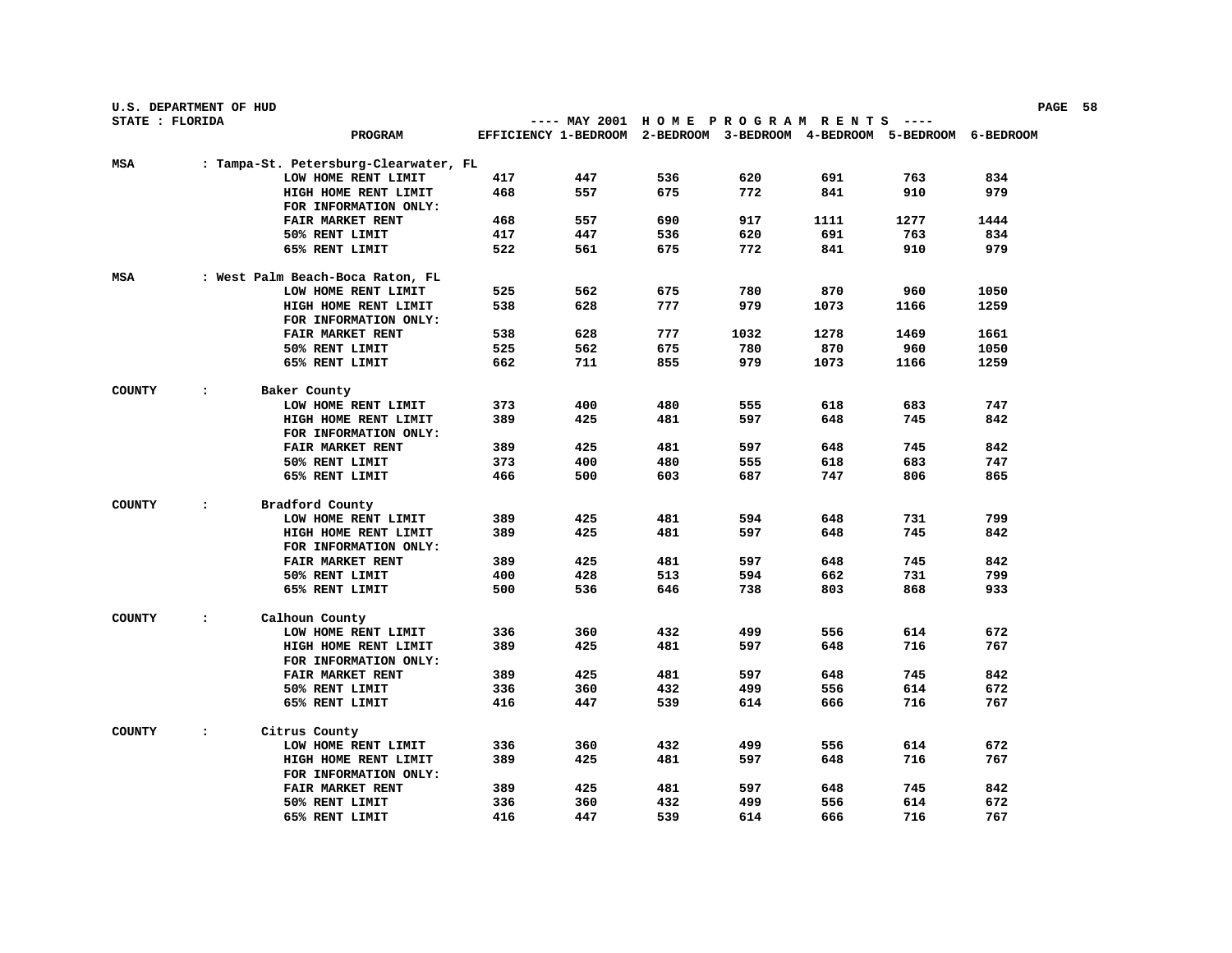| U.S. DEPARTMENT OF HUD |                |                         |     |                                                                        |     |     |     |     |     | PAGE 59 |
|------------------------|----------------|-------------------------|-----|------------------------------------------------------------------------|-----|-----|-----|-----|-----|---------|
| STATE : FLORIDA        |                |                         |     | ---- MAY 2001 HOME PROGRAM RENTS ----                                  |     |     |     |     |     |         |
|                        |                | PROGRAM                 |     | EFFICIENCY 1-BEDROOM 2-BEDROOM 3-BEDROOM 4-BEDROOM 5-BEDROOM 6-BEDROOM |     |     |     |     |     |         |
| <b>COUNTY</b>          | $\ddot{\cdot}$ | Columbia County         |     |                                                                        |     |     |     |     |     |         |
|                        |                | LOW HOME RENT LIMIT     | 357 | 383                                                                    | 460 | 531 | 592 | 654 | 715 |         |
|                        |                | HIGH HOME RENT LIMIT    | 389 | 425                                                                    | 481 | 597 | 648 | 745 | 825 |         |
|                        |                | FOR INFORMATION ONLY:   |     |                                                                        |     |     |     |     |     |         |
|                        |                | <b>FAIR MARKET RENT</b> | 389 | 425                                                                    | 481 | 597 | 648 | 745 | 842 |         |
|                        |                | 50% RENT LIMIT          | 357 | 383                                                                    | 460 | 531 | 592 | 654 | 715 |         |
|                        |                | 65% RENT LIMIT          | 445 | 478                                                                    | 576 | 657 | 713 | 768 | 825 |         |
| <b>COUNTY</b>          | $\ddot{\cdot}$ | DeSoto County           |     |                                                                        |     |     |     |     |     |         |
|                        |                | LOW HOME RENT LIMIT     | 336 | 360                                                                    | 432 | 499 | 556 | 614 | 672 |         |
|                        |                | HIGH HOME RENT LIMIT    | 389 | 425                                                                    | 481 | 597 | 648 | 716 | 767 |         |
|                        |                | FOR INFORMATION ONLY:   |     |                                                                        |     |     |     |     |     |         |
|                        |                | FAIR MARKET RENT        | 389 | 425                                                                    | 481 | 597 | 648 | 745 | 842 |         |
|                        |                | 50% RENT LIMIT          | 336 | 360                                                                    | 432 | 499 | 556 | 614 | 672 |         |
|                        |                | 65% RENT LIMIT          | 416 | 447                                                                    | 539 | 614 | 666 | 716 | 767 |         |
| <b>COUNTY</b>          | $\cdot$        | Dixie County            |     |                                                                        |     |     |     |     |     |         |
|                        |                | LOW HOME RENT LIMIT     | 336 | 360                                                                    | 432 | 499 | 556 | 614 | 672 |         |
|                        |                | HIGH HOME RENT LIMIT    | 389 | 425                                                                    | 481 | 597 | 648 | 716 | 767 |         |
|                        |                | FOR INFORMATION ONLY:   |     |                                                                        |     |     |     |     |     |         |
|                        |                | FAIR MARKET RENT        | 389 | 425                                                                    | 481 | 597 | 648 | 745 | 842 |         |
|                        |                | 50% RENT LIMIT          | 336 | 360                                                                    | 432 | 499 | 556 | 614 | 672 |         |
|                        |                | 65% RENT LIMIT          | 416 | 447                                                                    | 539 | 614 | 666 | 716 | 767 |         |
| <b>COUNTY</b>          | $\ddot{\cdot}$ | Franklin County         |     |                                                                        |     |     |     |     |     |         |
|                        |                | LOW HOME RENT LIMIT     | 336 | 360                                                                    | 432 | 499 | 556 | 614 | 672 |         |
|                        |                | HIGH HOME RENT LIMIT    | 389 | 425                                                                    | 481 | 597 | 648 | 716 | 767 |         |
|                        |                | FOR INFORMATION ONLY:   |     |                                                                        |     |     |     |     |     |         |
|                        |                | FAIR MARKET RENT        | 389 | 425                                                                    | 481 | 597 | 648 | 745 | 842 |         |
|                        |                | 50% RENT LIMIT          | 336 | 360                                                                    | 432 | 499 | 556 | 614 | 672 |         |
|                        |                | 65% RENT LIMIT          | 416 | 447                                                                    | 539 | 614 | 666 | 716 | 767 |         |
| <b>COUNTY</b>          | $\ddot{\cdot}$ | Gilchrist County        |     |                                                                        |     |     |     |     |     |         |
|                        |                | LOW HOME RENT LIMIT     | 336 | 360                                                                    | 432 | 499 | 556 | 614 | 672 |         |
|                        |                | HIGH HOME RENT LIMIT    | 389 | 425                                                                    | 481 | 597 | 648 | 716 | 767 |         |
|                        |                | FOR INFORMATION ONLY:   |     |                                                                        |     |     |     |     |     |         |
|                        |                | FAIR MARKET RENT        | 389 | 425                                                                    | 481 | 597 | 648 | 745 | 842 |         |
|                        |                | 50% RENT LIMIT          | 336 | 360                                                                    | 432 | 499 | 556 | 614 | 672 |         |
|                        |                | 65% RENT LIMIT          | 416 | 447                                                                    | 539 | 614 | 666 | 716 | 767 |         |
| <b>COUNTY</b>          | $\ddot{\cdot}$ | Glades County           |     |                                                                        |     |     |     |     |     |         |
|                        |                | LOW HOME RENT LIMIT     | 336 | 360                                                                    | 432 | 499 | 556 | 614 | 672 |         |
|                        |                | HIGH HOME RENT LIMIT    | 389 | 425                                                                    | 481 | 597 | 648 | 716 | 767 |         |
|                        |                | FOR INFORMATION ONLY:   |     |                                                                        |     |     |     |     |     |         |
|                        |                | FAIR MARKET RENT        | 389 | 425                                                                    | 481 | 597 | 648 | 745 | 842 |         |
|                        |                | 50% RENT LIMIT          | 336 | 360                                                                    | 432 | 499 | 556 | 614 | 672 |         |
|                        |                | 65% RENT LIMIT          | 416 | 447                                                                    | 539 | 614 | 666 | 716 | 767 |         |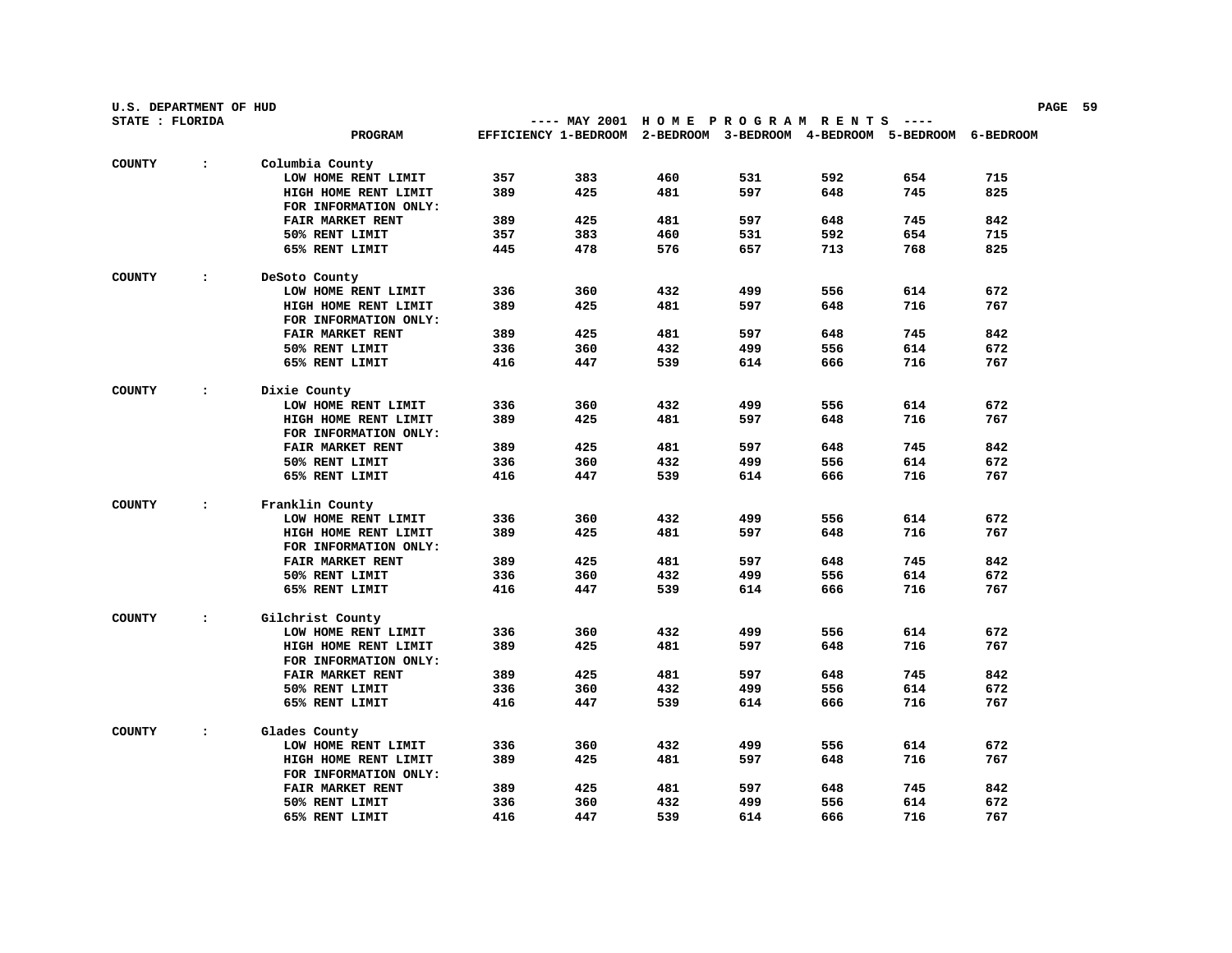| U.S. DEPARTMENT OF HUD<br>PAGE 60 |                |                         |     |                                                                        |     |     |     |       |     |  |
|-----------------------------------|----------------|-------------------------|-----|------------------------------------------------------------------------|-----|-----|-----|-------|-----|--|
| STATE : FLORIDA                   |                |                         |     | ---- MAY 2001 HOME PROGRAM RENTS                                       |     |     |     | ----- |     |  |
|                                   |                | PROGRAM                 |     | EFFICIENCY 1-BEDROOM 2-BEDROOM 3-BEDROOM 4-BEDROOM 5-BEDROOM 6-BEDROOM |     |     |     |       |     |  |
| <b>COUNTY</b>                     | $\ddot{\cdot}$ | Gulf County             |     |                                                                        |     |     |     |       |     |  |
|                                   |                | LOW HOME RENT LIMIT     | 336 | 360                                                                    | 432 | 499 | 556 | 614   | 672 |  |
|                                   |                | HIGH HOME RENT LIMIT    | 389 | 425                                                                    | 481 | 597 | 648 | 716   | 767 |  |
|                                   |                | FOR INFORMATION ONLY:   |     |                                                                        |     |     |     |       |     |  |
|                                   |                | <b>FAIR MARKET RENT</b> | 389 | 425                                                                    | 481 | 597 | 648 | 745   | 842 |  |
|                                   |                | 50% RENT LIMIT          | 336 | 360                                                                    | 432 | 499 | 556 | 614   | 672 |  |
|                                   |                | 65% RENT LIMIT          | 416 | 447                                                                    | 539 | 614 | 666 | 716   | 767 |  |
| <b>COUNTY</b>                     | $\ddot{\cdot}$ | Hamilton County         |     |                                                                        |     |     |     |       |     |  |
|                                   |                | LOW HOME RENT LIMIT     | 336 | 360                                                                    | 432 | 499 | 556 | 614   | 672 |  |
|                                   |                | HIGH HOME RENT LIMIT    | 389 | 425                                                                    | 481 | 597 | 648 | 716   | 767 |  |
|                                   |                | FOR INFORMATION ONLY:   |     |                                                                        |     |     |     |       |     |  |
|                                   |                | FAIR MARKET RENT        | 389 | 425                                                                    | 481 | 597 | 648 | 745   | 842 |  |
|                                   |                | 50% RENT LIMIT          | 336 | 360                                                                    | 432 | 499 | 556 | 614   | 672 |  |
|                                   |                | 65% RENT LIMIT          | 416 | 447                                                                    | 539 | 614 | 666 | 716   | 767 |  |
| <b>COUNTY</b>                     | $\cdot$        | Hardee County           |     |                                                                        |     |     |     |       |     |  |
|                                   |                | LOW HOME RENT LIMIT     | 351 | 376                                                                    | 452 | 522 | 582 | 643   | 703 |  |
|                                   |                | HIGH HOME RENT LIMIT    | 389 | 425                                                                    | 481 | 597 | 648 | 745   | 809 |  |
|                                   |                | FOR INFORMATION ONLY:   |     |                                                                        |     |     |     |       |     |  |
|                                   |                | FAIR MARKET RENT        | 389 | 425                                                                    | 481 | 597 | 648 | 745   | 842 |  |
|                                   |                | 50% RENT LIMIT          | 351 | 376                                                                    | 452 | 522 | 582 | 643   | 703 |  |
|                                   |                | 65% RENT LIMIT          | 437 | 470                                                                    | 565 | 645 | 700 | 754   | 809 |  |
| <b>COUNTY</b>                     | $\ddot{\cdot}$ | Hendry County           |     |                                                                        |     |     |     |       |     |  |
|                                   |                | LOW HOME RENT LIMIT     | 336 | 360                                                                    | 432 | 499 | 556 | 614   | 672 |  |
|                                   |                | HIGH HOME RENT LIMIT    | 389 | 425                                                                    | 495 | 614 | 666 | 716   | 767 |  |
|                                   |                | FOR INFORMATION ONLY:   |     |                                                                        |     |     |     |       |     |  |
|                                   |                | FAIR MARKET RENT        | 389 | 425                                                                    | 495 | 621 | 696 | 800   | 904 |  |
|                                   |                | 50% RENT LIMIT          | 336 | 360                                                                    | 432 | 499 | 556 | 614   | 672 |  |
|                                   |                | 65% RENT LIMIT          | 416 | 447                                                                    | 539 | 614 | 666 | 716   | 767 |  |
| <b>COUNTY</b>                     | $\ddot{\cdot}$ | Highlands County        |     |                                                                        |     |     |     |       |     |  |
|                                   |                | LOW HOME RENT LIMIT     | 336 | 360                                                                    | 432 | 499 | 556 | 614   | 672 |  |
|                                   |                | HIGH HOME RENT LIMIT    | 389 | 425                                                                    | 481 | 599 | 666 | 716   | 767 |  |
|                                   |                | FOR INFORMATION ONLY:   |     |                                                                        |     |     |     |       |     |  |
|                                   |                | FAIR MARKET RENT        | 389 | 425                                                                    | 481 | 599 | 669 | 769   | 869 |  |
|                                   |                | 50% RENT LIMIT          | 336 | 360                                                                    | 432 | 499 | 556 | 614   | 672 |  |
|                                   |                | 65% RENT LIMIT          | 416 | 447                                                                    | 539 | 614 | 666 | 716   | 767 |  |
| <b>COUNTY</b>                     | $\ddot{\cdot}$ | Holmes County           |     |                                                                        |     |     |     |       |     |  |
|                                   |                | LOW HOME RENT LIMIT     | 336 | 360                                                                    | 432 | 499 | 556 | 614   | 672 |  |
|                                   |                | HIGH HOME RENT LIMIT    | 389 | 425                                                                    | 481 | 597 | 648 | 716   | 767 |  |
|                                   |                | FOR INFORMATION ONLY:   |     |                                                                        |     |     |     |       |     |  |
|                                   |                | <b>FAIR MARKET RENT</b> | 389 | 425                                                                    | 481 | 597 | 648 | 745   | 842 |  |
|                                   |                | 50% RENT LIMIT          | 336 | 360                                                                    | 432 | 499 | 556 | 614   | 672 |  |
|                                   |                | 65% RENT LIMIT          | 416 | 447                                                                    | 539 | 614 | 666 | 716   | 767 |  |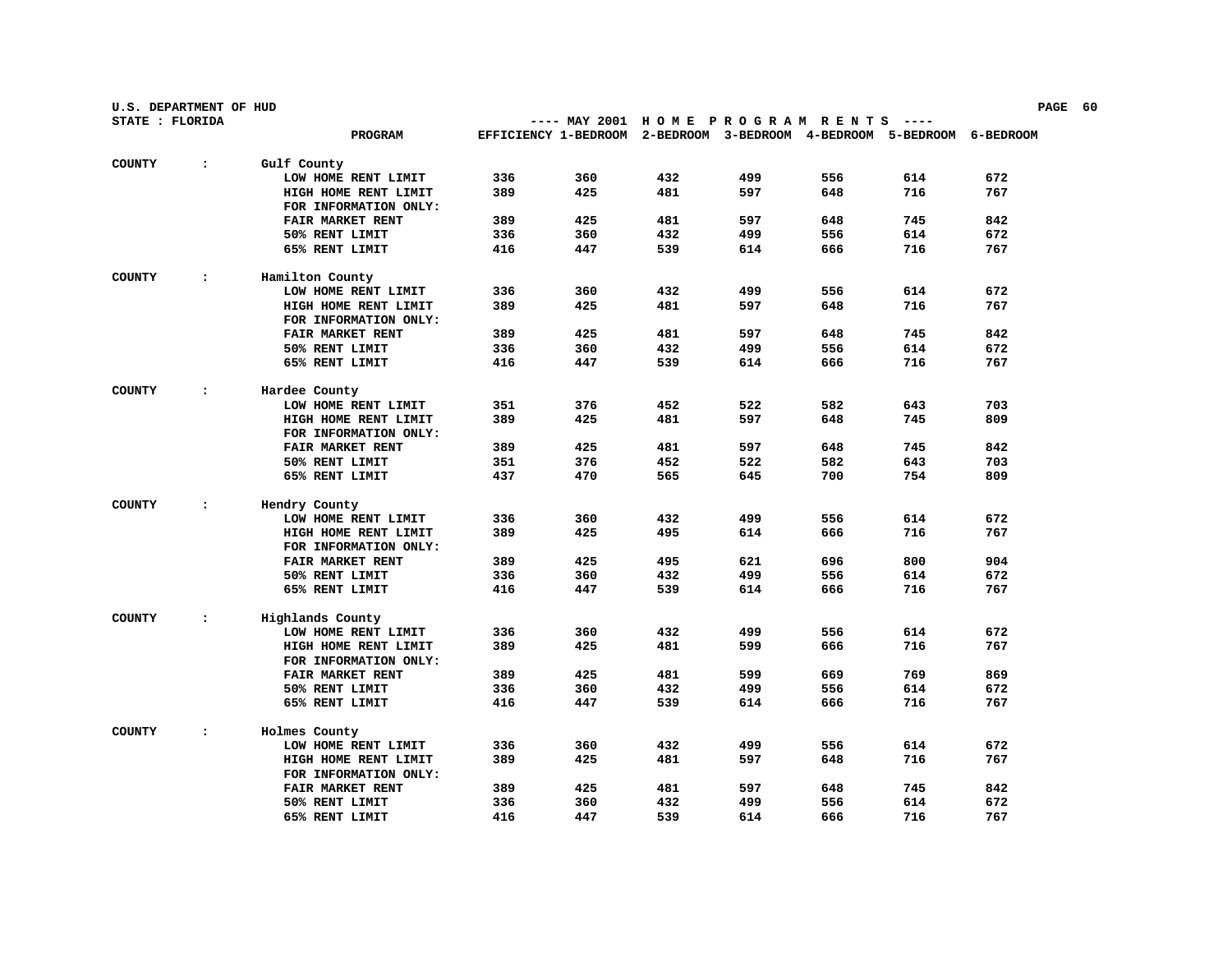| U.S. DEPARTMENT OF HUD |                |                         |     |                                                                        |     |     |     | PAGE 61 |      |  |  |
|------------------------|----------------|-------------------------|-----|------------------------------------------------------------------------|-----|-----|-----|---------|------|--|--|
| STATE : FLORIDA        |                |                         |     | ---- MAY 2001 HOME PROGRAM RENTS                                       |     |     |     |         |      |  |  |
|                        |                | <b>PROGRAM</b>          |     | EFFICIENCY 1-BEDROOM 2-BEDROOM 3-BEDROOM 4-BEDROOM 5-BEDROOM 6-BEDROOM |     |     |     |         |      |  |  |
| <b>COUNTY</b>          | $\ddot{\cdot}$ | Indian River County     |     |                                                                        |     |     |     |         |      |  |  |
|                        |                | LOW HOME RENT LIMIT     | 389 | 453                                                                    | 545 | 629 | 701 | 774     | 847  |  |  |
|                        |                | HIGH HOME RENT LIMIT    | 389 | 486                                                                    | 625 | 782 | 855 | 924     | 994  |  |  |
|                        |                | FOR INFORMATION ONLY:   |     |                                                                        |     |     |     |         |      |  |  |
|                        |                | FAIR MARKET RENT        | 389 | 486                                                                    | 625 | 782 | 875 | 1006    | 1137 |  |  |
|                        |                | 50% RENT LIMIT          | 423 | 453                                                                    | 545 | 629 | 701 | 774     | 847  |  |  |
|                        |                | 65% RENT LIMIT          | 530 | 569                                                                    | 685 | 784 | 855 | 924     | 994  |  |  |
| <b>COUNTY</b>          | $\ddot{\cdot}$ | Jackson County          |     |                                                                        |     |     |     |         |      |  |  |
|                        |                | LOW HOME RENT LIMIT     | 336 | 360                                                                    | 432 | 499 | 556 | 614     | 672  |  |  |
|                        |                | HIGH HOME RENT LIMIT    | 389 | 425                                                                    | 481 | 597 | 648 | 716     | 767  |  |  |
|                        |                | FOR INFORMATION ONLY:   |     |                                                                        |     |     |     |         |      |  |  |
|                        |                | FAIR MARKET RENT        | 389 | 425                                                                    | 481 | 597 | 648 | 745     | 842  |  |  |
|                        |                | 50% RENT LIMIT          | 336 | 360                                                                    | 432 | 499 | 556 | 614     | 672  |  |  |
|                        |                |                         | 416 |                                                                        |     |     |     |         | 767  |  |  |
|                        |                | 65% RENT LIMIT          |     | 447                                                                    | 539 | 614 | 666 | 716     |      |  |  |
| <b>COUNTY</b>          | $\ddot{\cdot}$ | Jefferson County        |     |                                                                        |     |     |     |         |      |  |  |
|                        |                | LOW HOME RENT LIMIT     | 351 | 376                                                                    | 451 | 521 | 581 | 641     | 701  |  |  |
|                        |                | HIGH HOME RENT LIMIT    | 389 | 425                                                                    | 481 | 597 | 648 | 745     | 805  |  |  |
|                        |                | FOR INFORMATION ONLY:   |     |                                                                        |     |     |     |         |      |  |  |
|                        |                | FAIR MARKET RENT        | 389 | 425                                                                    | 481 | 597 | 648 | 745     | 842  |  |  |
|                        |                | 50% RENT LIMIT          | 351 | 376                                                                    | 451 | 521 | 581 | 641     | 701  |  |  |
|                        |                | 65% RENT LIMIT          | 436 | 468                                                                    | 564 | 643 | 698 | 751     | 805  |  |  |
| <b>COUNTY</b>          | $\ddot{\cdot}$ | Lafayette County        |     |                                                                        |     |     |     |         |      |  |  |
|                        |                | LOW HOME RENT LIMIT     | 336 | 360                                                                    | 432 | 499 | 556 | 614     | 672  |  |  |
|                        |                | HIGH HOME RENT LIMIT    | 389 | 425                                                                    | 481 | 597 | 648 | 716     | 767  |  |  |
|                        |                | FOR INFORMATION ONLY:   |     |                                                                        |     |     |     |         |      |  |  |
|                        |                | <b>FAIR MARKET RENT</b> | 389 | 425                                                                    | 481 | 597 | 648 | 745     | 842  |  |  |
|                        |                | 50% RENT LIMIT          | 336 | 360                                                                    | 432 | 499 | 556 | 614     | 672  |  |  |
|                        |                | 65% RENT LIMIT          | 416 | 447                                                                    | 539 | 614 | 666 | 716     | 767  |  |  |
| <b>COUNTY</b>          | $\ddot{\cdot}$ | Levy County             |     |                                                                        |     |     |     |         |      |  |  |
|                        |                | LOW HOME RENT LIMIT     | 336 | 360                                                                    | 432 | 499 | 556 | 614     | 672  |  |  |
|                        |                | HIGH HOME RENT LIMIT    | 389 | 425                                                                    | 481 | 597 | 648 | 716     | 767  |  |  |
|                        |                | FOR INFORMATION ONLY:   |     |                                                                        |     |     |     |         |      |  |  |
|                        |                | FAIR MARKET RENT        | 389 | 425                                                                    | 481 | 597 | 648 | 745     | 842  |  |  |
|                        |                | 50% RENT LIMIT          | 336 | 360                                                                    | 432 | 499 | 556 | 614     | 672  |  |  |
|                        |                | 65% RENT LIMIT          | 416 | 447                                                                    | 539 | 614 | 666 | 716     | 767  |  |  |
|                        |                |                         |     |                                                                        |     |     |     |         |      |  |  |
| <b>COUNTY</b>          | $\ddot{\cdot}$ | Liberty County          |     |                                                                        |     |     |     |         |      |  |  |
|                        |                | LOW HOME RENT LIMIT     | 362 | 388                                                                    | 466 | 538 | 600 | 661     | 724  |  |  |
|                        |                | HIGH HOME RENT LIMIT    | 389 | 425                                                                    | 481 | 597 | 648 | 745     | 835  |  |  |
|                        |                | FOR INFORMATION ONLY:   |     |                                                                        |     |     |     |         |      |  |  |
|                        |                | <b>FAIR MARKET RENT</b> | 389 | 425                                                                    | 481 | 597 | 648 | 745     | 842  |  |  |
|                        |                | 50% RENT LIMIT          | 362 | 388                                                                    | 466 | 538 | 600 | 661     | 724  |  |  |
|                        |                | 65% RENT LIMIT          | 451 | 485                                                                    | 583 | 665 | 722 | 778     | 835  |  |  |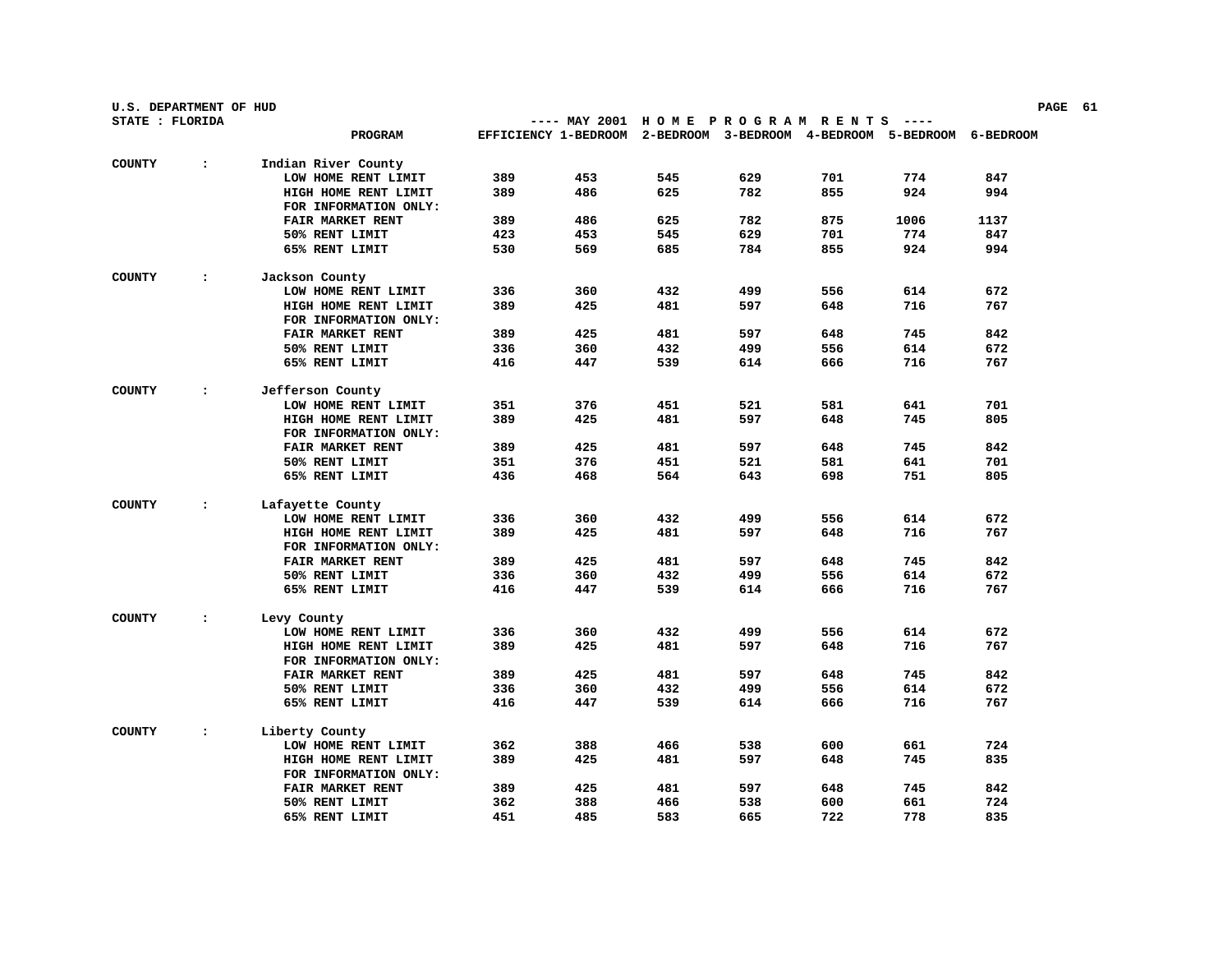| U.S. DEPARTMENT OF HUD<br>PAGE 62 |                |                         |     |                                                                        |     |      |      |      |      |  |
|-----------------------------------|----------------|-------------------------|-----|------------------------------------------------------------------------|-----|------|------|------|------|--|
| STATE : FLORIDA                   |                |                         |     | ---- MAY 2001 HOME PROGRAM RENTS ----                                  |     |      |      |      |      |  |
|                                   |                | PROGRAM                 |     | EFFICIENCY 1-BEDROOM 2-BEDROOM 3-BEDROOM 4-BEDROOM 5-BEDROOM 6-BEDROOM |     |      |      |      |      |  |
| <b>COUNTY</b>                     | $\ddot{\cdot}$ | Madison County          |     |                                                                        |     |      |      |      |      |  |
|                                   |                | LOW HOME RENT LIMIT     | 336 | 360                                                                    | 432 | 499  | 556  | 614  | 672  |  |
|                                   |                | HIGH HOME RENT LIMIT    | 389 | 425                                                                    | 481 | 597  | 648  | 716  | 767  |  |
|                                   |                | FOR INFORMATION ONLY:   |     |                                                                        |     |      |      |      |      |  |
|                                   |                | <b>FAIR MARKET RENT</b> | 389 | 425                                                                    | 481 | 597  | 648  | 745  | 842  |  |
|                                   |                | 50% RENT LIMIT          | 336 | 360                                                                    | 432 | 499  | 556  | 614  | 672  |  |
|                                   |                | 65% RENT LIMIT          | 416 | 447                                                                    | 539 | 614  | 666  | 716  | 767  |  |
| <b>COUNTY</b>                     | $\ddot{\cdot}$ | Monroe County           |     |                                                                        |     |      |      |      |      |  |
|                                   |                | LOW HOME RENT LIMIT     | 456 | 488                                                                    | 586 | 677  | 755  | 833  | 911  |  |
|                                   |                | HIGH HOME RENT LIMIT    | 556 | 615                                                                    | 740 | 846  | 925  | 1001 | 1078 |  |
|                                   |                | FOR INFORMATION ONLY:   |     |                                                                        |     |      |      |      |      |  |
|                                   |                | FAIR MARKET RENT        | 556 | 628                                                                    | 807 | 1112 | 1323 | 1521 | 1719 |  |
|                                   |                | 50% RENT LIMIT          | 456 | 488                                                                    | 586 | 677  | 755  | 833  | 911  |  |
|                                   |                | 65% RENT LIMIT          | 572 | 615                                                                    | 740 | 846  | 925  | 1001 | 1078 |  |
| <b>COUNTY</b>                     | $\ddot{\cdot}$ | Okeechobee County       |     |                                                                        |     |      |      |      |      |  |
|                                   |                | LOW HOME RENT LIMIT     | 336 | 360                                                                    | 432 | 499  | 556  | 614  | 672  |  |
|                                   |                | HIGH HOME RENT LIMIT    | 389 | 425                                                                    | 481 | 597  | 654  | 716  | 767  |  |
|                                   |                | FOR INFORMATION ONLY:   |     |                                                                        |     |      |      |      |      |  |
|                                   |                | FAIR MARKET RENT        | 389 | 425                                                                    | 481 | 597  | 654  | 752  | 850  |  |
|                                   |                | 50% RENT LIMIT          | 336 | 360                                                                    | 432 | 499  | 556  | 614  | 672  |  |
|                                   |                | 65% RENT LIMIT          | 416 | 447                                                                    | 539 | 614  | 666  | 716  | 767  |  |
| <b>COUNTY</b>                     | $\ddot{\cdot}$ | Putnam County           |     |                                                                        |     |      |      |      |      |  |
|                                   |                | LOW HOME RENT LIMIT     | 336 | 360                                                                    | 432 | 499  | 556  | 614  | 672  |  |
|                                   |                | HIGH HOME RENT LIMIT    | 389 | 425                                                                    | 481 | 597  | 648  | 716  | 767  |  |
|                                   |                | FOR INFORMATION ONLY:   |     |                                                                        |     |      |      |      |      |  |
|                                   |                | FAIR MARKET RENT        | 389 | 425                                                                    | 481 | 597  | 648  | 745  | 842  |  |
|                                   |                | 50% RENT LIMIT          | 336 | 360                                                                    | 432 | 499  | 556  | 614  | 672  |  |
|                                   |                | 65% RENT LIMIT          | 416 | 447                                                                    | 539 | 614  | 666  | 716  | 767  |  |
| <b>COUNTY</b>                     | $\ddot{\cdot}$ | Sumter County           |     |                                                                        |     |      |      |      |      |  |
|                                   |                | LOW HOME RENT LIMIT     | 355 | 380                                                                    | 456 | 526  | 587  | 648  | 708  |  |
|                                   |                | HIGH HOME RENT LIMIT    | 389 | 425                                                                    | 481 | 597  | 648  | 745  | 814  |  |
|                                   |                | FOR INFORMATION ONLY:   |     |                                                                        |     |      |      |      |      |  |
|                                   |                | FAIR MARKET RENT        | 389 | 425                                                                    | 481 | 597  | 648  | 745  | 842  |  |
|                                   |                | 50% RENT LIMIT          | 355 | 380                                                                    | 456 | 526  | 587  | 648  | 708  |  |
|                                   |                | 65% RENT LIMIT          | 441 | 473                                                                    | 570 | 650  | 706  | 760  | 814  |  |
| <b>COUNTY</b>                     | $\ddot{\cdot}$ | Suwannee County         |     |                                                                        |     |      |      |      |      |  |
|                                   |                | LOW HOME RENT LIMIT     | 336 | 360                                                                    | 432 | 499  | 556  | 614  | 672  |  |
|                                   |                | HIGH HOME RENT LIMIT    | 389 | 425                                                                    | 481 | 597  | 648  | 716  | 767  |  |
|                                   |                | FOR INFORMATION ONLY:   |     |                                                                        |     |      |      |      |      |  |
|                                   |                | <b>FAIR MARKET RENT</b> | 389 | 425                                                                    | 481 | 597  | 648  | 745  | 842  |  |
|                                   |                | 50% RENT LIMIT          | 336 | 360                                                                    | 432 | 499  | 556  | 614  | 672  |  |
|                                   |                | 65% RENT LIMIT          | 416 | 447                                                                    | 539 | 614  | 666  | 716  | 767  |  |